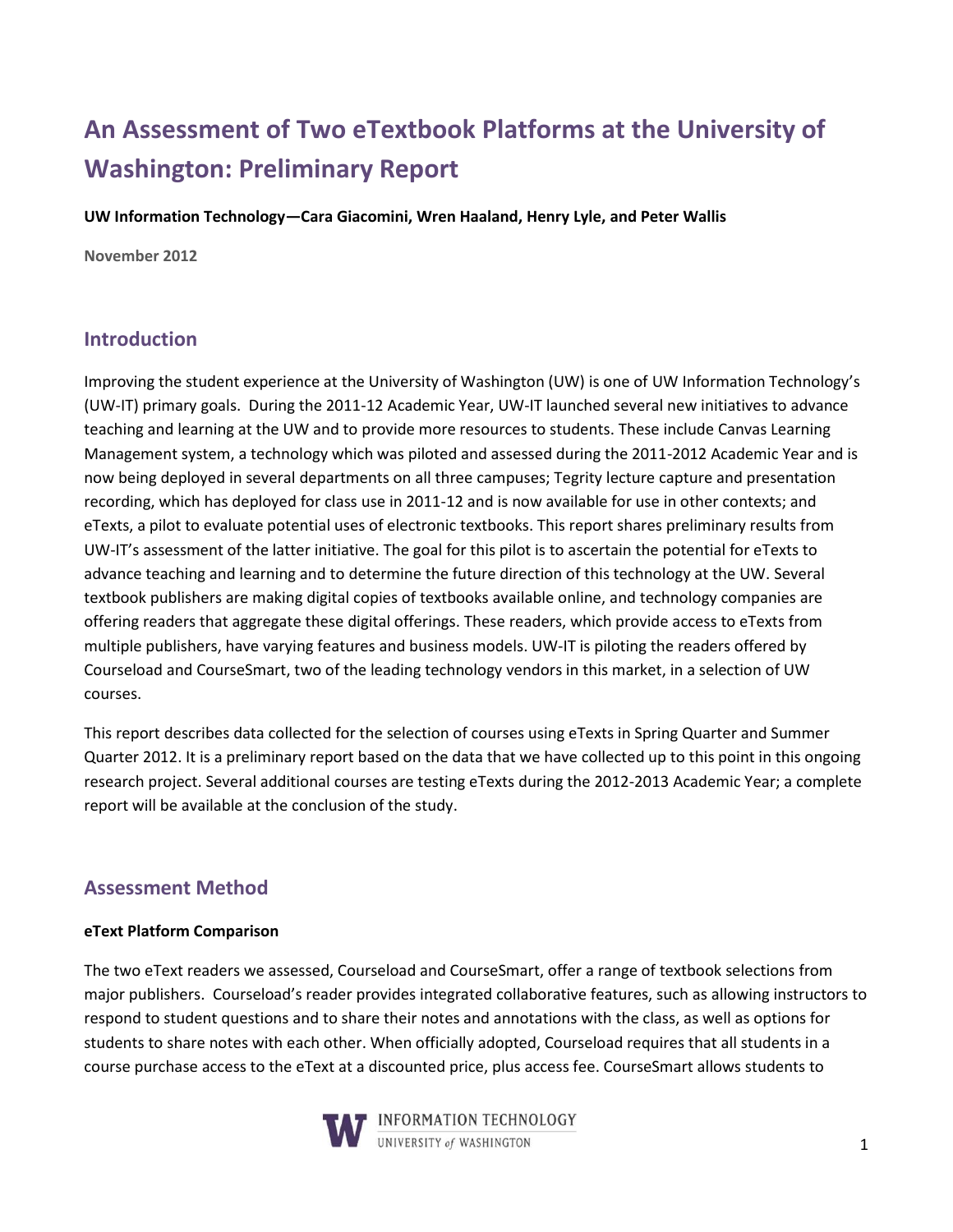choose to access older editions of the textbook for a lower fee (when applicable). CourseSmart does not require that all students purchase the eText and can be selected by individual students without course-wide adoption. Both readers offer only limited duration access.

### **Courses Surveyed**

There were a total of five unique courses that participated in this research. In Spring Quarter of 2012, two courses, QSCI 483 (Statistical Inference in Applied Research II) in Seattle and ELCBUS 330 (Information Management and Analysis) in Bothell, piloted CourseSmart eTexts. In Summer of 2012, one course, MKTG 340 (Advertising), piloted a CourseSmart eText and two courses, ESS 101 (Introduction to Geological Sciences) and T WOMN 100 (Introduction to Women's Studies), piloted Courseload eTexts. The latter course was held in Tacoma, while the others were held at the UW, Seattle campus.

#### **Students**

Students were recruited based on their inclusion in a course that was piloting an eText for this research project. At the beginning of the quarter, the professor (or a member of the eText team) notified students in the course that they have the opportunity to participate in a pilot project in which they had free access to the eText version of the required book(s) for the course. Students, of course, could purchase the hard copy version of the required text, and were not required to use the provided eText. Towards the end of the quarter students were asked (via email) to take a short online survey about their experiences using the eText. A total of 80 students took the survey, for a response rate of 47%. Of those surveyed, 74% were undergraduates and 26% were graduate students; 63% of survey respondents were women.

# **Preliminary Results**

#### **Student Reading Habits**

Most, but not all, students reported using the eText that was provided for their course. The proportion of students in each class who did not use the eText ranged from 0% to 46%. Some students reported that they did not complete the assigned reading and therefore did not need to use the eText. Another student stated of the eText: "I only looked at it a couple of times and then reverted to a hardcopy of the older edition."

Students were asked how much of the assigned reading they had completed. In four of the five courses, the majority of students reported completing "More than half (but not all)" or "All" of the reading. In the remaining course, 92.4% of students reported completing "Less than half" or "none" of the reading.

For most courses, students did not feel that completing all of the assigned reading was required for success in that particular course. When asked how much reading was needed, the median response was "More than half

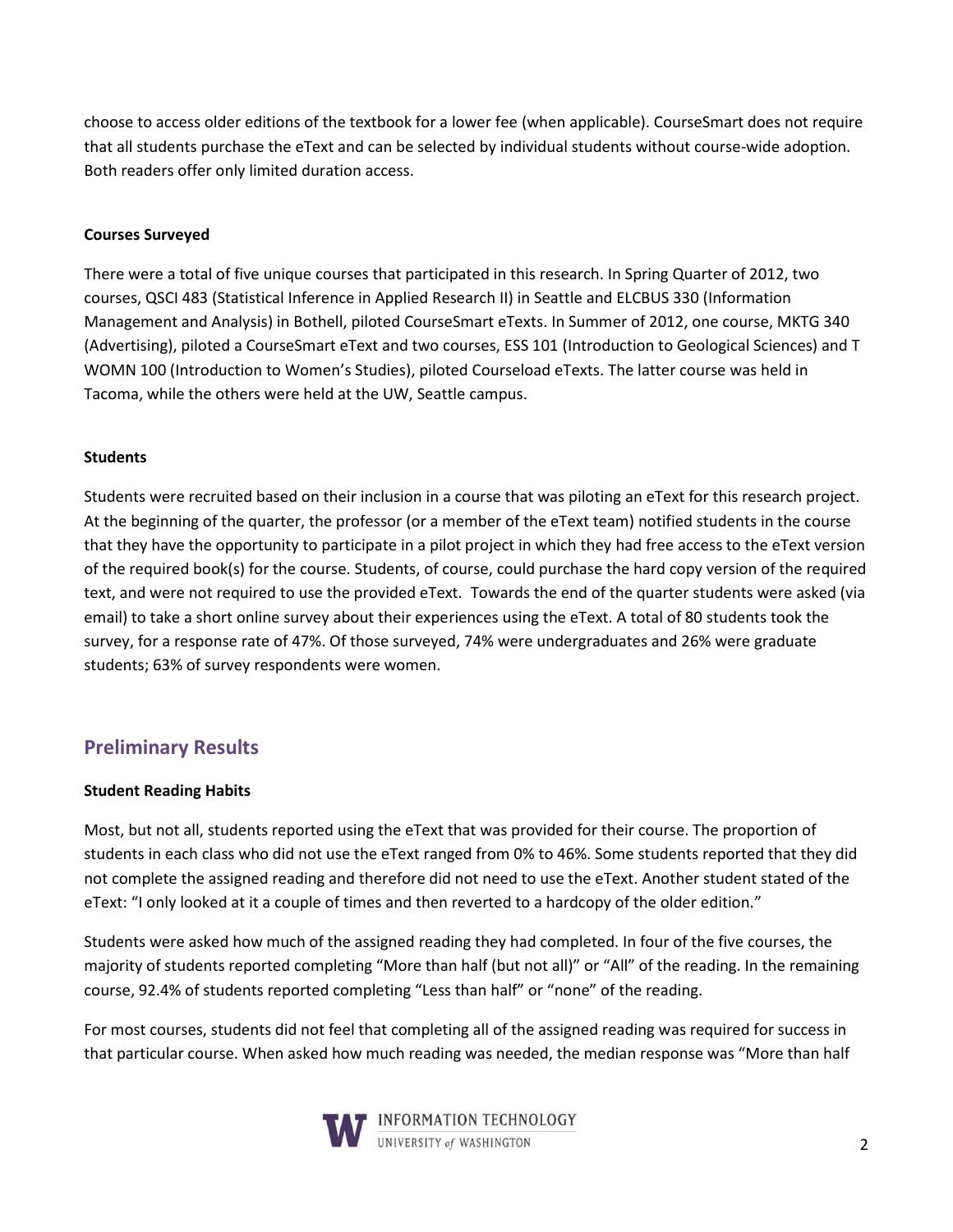(but not all)." The amount of assigned reading that students completed typically corresponded to the amount of reading they reported to be necessary for success in the course (Figure 1).



**Figure 1:** Student reading completion relative to the amount required for success. Size of bubble denotes relative frequency of response.

### **Preferences for eText vs. Hard Copy**

Students indicated a preference for hard copy books over eTexts for many academic activities, including reading, taking notes, and highlighting (Figure 2). A preference for reading the hard copy version was mentioned in writein responses. One student mentioned "[t]he lack of feeling of texture while reading. And it does not work as well as using a [hard copy] textbook, even if it included the highlighting functions." Another student, however, noted in the write-in responses a preference for eTexts when it comes to highlighting: "[I like] the ability to highlight and share notes with other students. I also liked that you can see where the professor highlighted information and left a comment."

Certain activities such as searching for a section or specific content in the text were rated as preferable when carried out in an eText (Figure 2). Students did not show a strong preference for aggregating notes or sharing notes with others. Another benefit of the eText mentioned in the write-in responses was that "[I] didn't have to carry a textbook if I had my laptop"

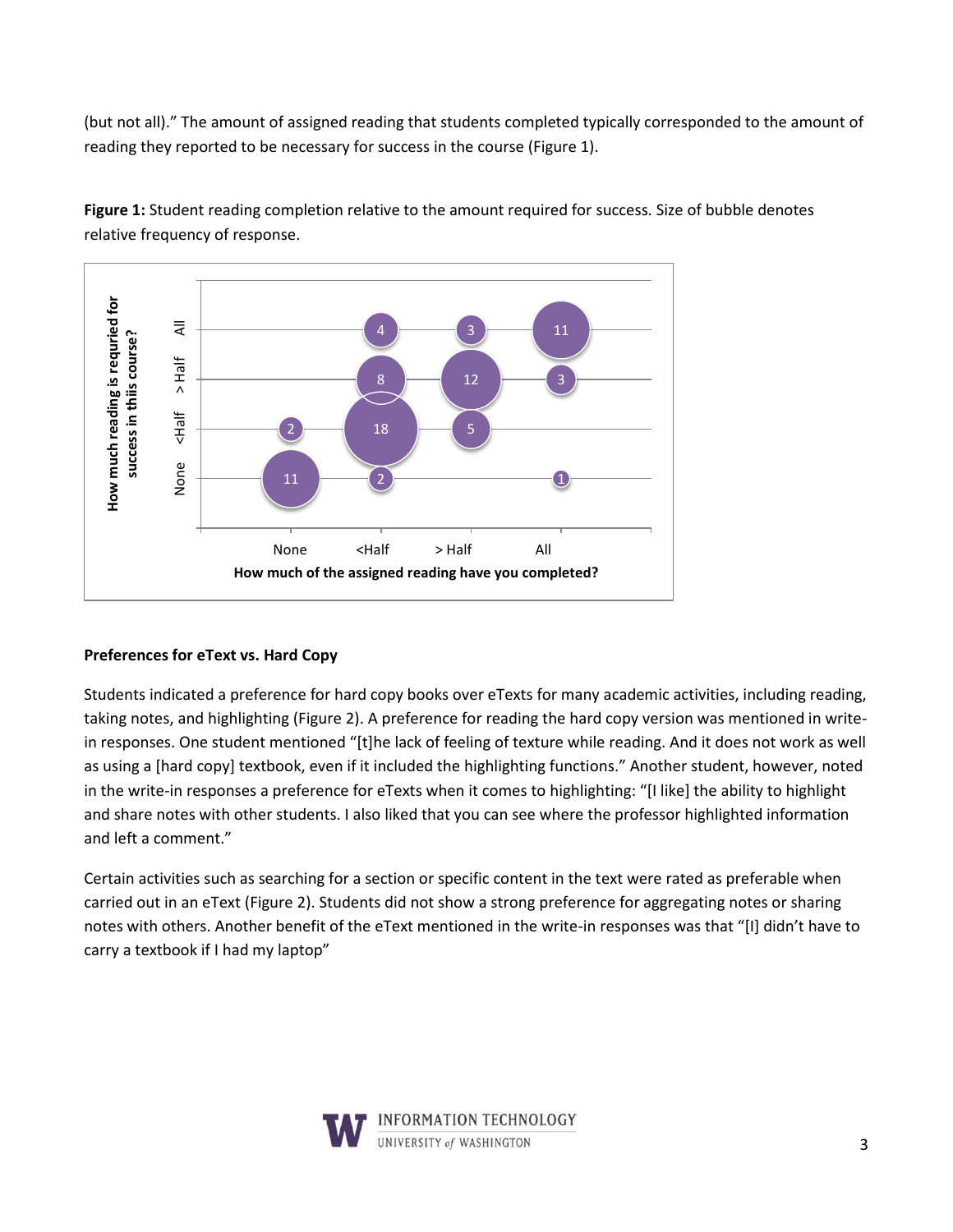

**Figure 2:** Student preferences for eText vs. hard copy for various tasks.

**Figure 3:** Student preferences for eText vs. hard copy for various tasks, by eText platform.



For both platforms, students felt similarly about what tasks were best suited to eTexts compared to hard copies (Figure 3). Students who used Courseload tended to be more neutral in their responses, compared to CourseSmart users, as evidenced by the difference in preference ratings for reading and searching for specific content. The preferences reported did not vary by class or amount of reading students completed.



NFORMATION TECHNOLOGY UNIVERSITY of WASHINGTON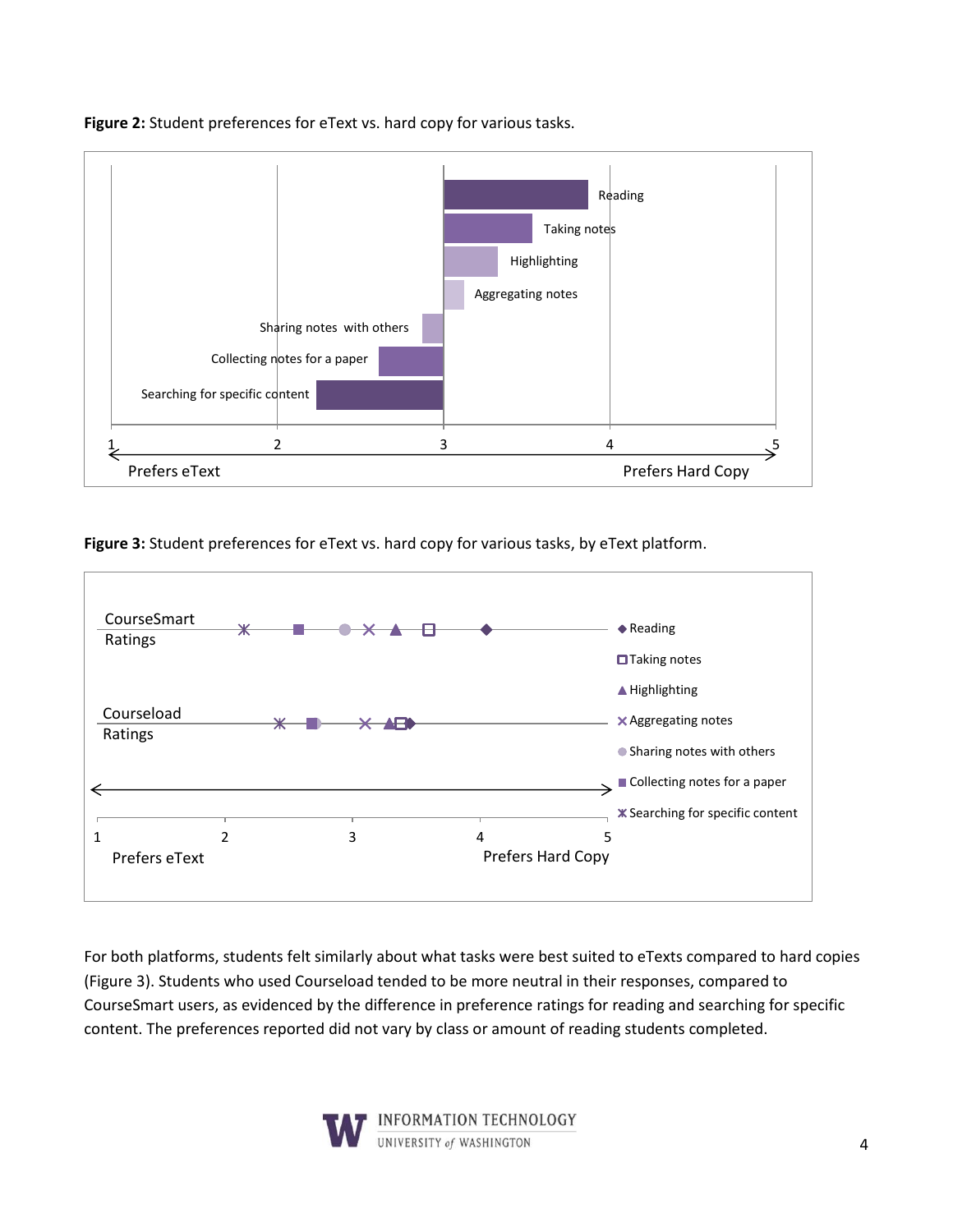### **Textbook Purchasing**

Of the students surveyed, 70% reported that they would have purchased a hard copy textbook had the eText not been provided, ranging from a high of 80% in two classes to a low of 57.6%.

Approximately one-third of students would have purchased the textbook from the UW Bookstore if the eText was not provided (Table 1). Almost half of students (43.8%) would have purchased the textbook online. The remainder of students would have used reserve copies from the library, borrowed the textbook, or not used it at all.

**Table 1:** Had the eText not been provided, what would have been your most likely means of accessing the textbook for this class?

| <b>Textbook source</b>                                   | N  | <b>Percent</b> |
|----------------------------------------------------------|----|----------------|
| New/used/digital/rental copy purchased from UW Bookstore | 27 | 33.8           |
| New/used copy purchased online                           | 35 | 43.8           |
| Reserve copy from library or borrow from another student | 8  | 10.0           |
| Would not have used the textbook                         |    | 8.8            |
| Other                                                    | ્ર | 3.8            |

Among students who would have purchased the textbook had the eText not been provided, the proportion who would have kept the book instead of selling it varied considerably. In one class, 89% of students said they would have kept the book at the end of the quarter, compared to just 15% in another class. The majority of students would have sold the textbook. Fifty-three percent of sellers would have resold the textbook to the UW Bookstore and 47% would have sold it online.

#### **Differences in eText Readers**

Survey respondents were asked to characterize their reading style in the course on a 5-point scale for two qualities. Active reading, described in the survey question as "reading which involves highlighting, note taking, and outlining" was denoted as 5 on the scale, and passive reading, described as "reading without highlighting, note taking, and outlining" was denoted as a 1 on the scale. Similarly, respondents rated themselves as social readers ("discusses and shared readings with others; shared observations and ideas acquired through reading") or non-social readers ("does the reading without discussing it with others"), denoted by a 5 and a 1 on the scale, respectively. On average, students placed themselves at the passive rather than active end of the scale and nonsocial rather than social end of the scale.

Among students who reported using the eText that was provided, users of Courseload were more likely to rate themselves as an Active or Moderately Active reader for the course in question (52.4% vs. 28.5% of CourseSmart users) (Figure 4). Users of CourseSmart were more likely to rate themselves as Passive or Moderately Passive

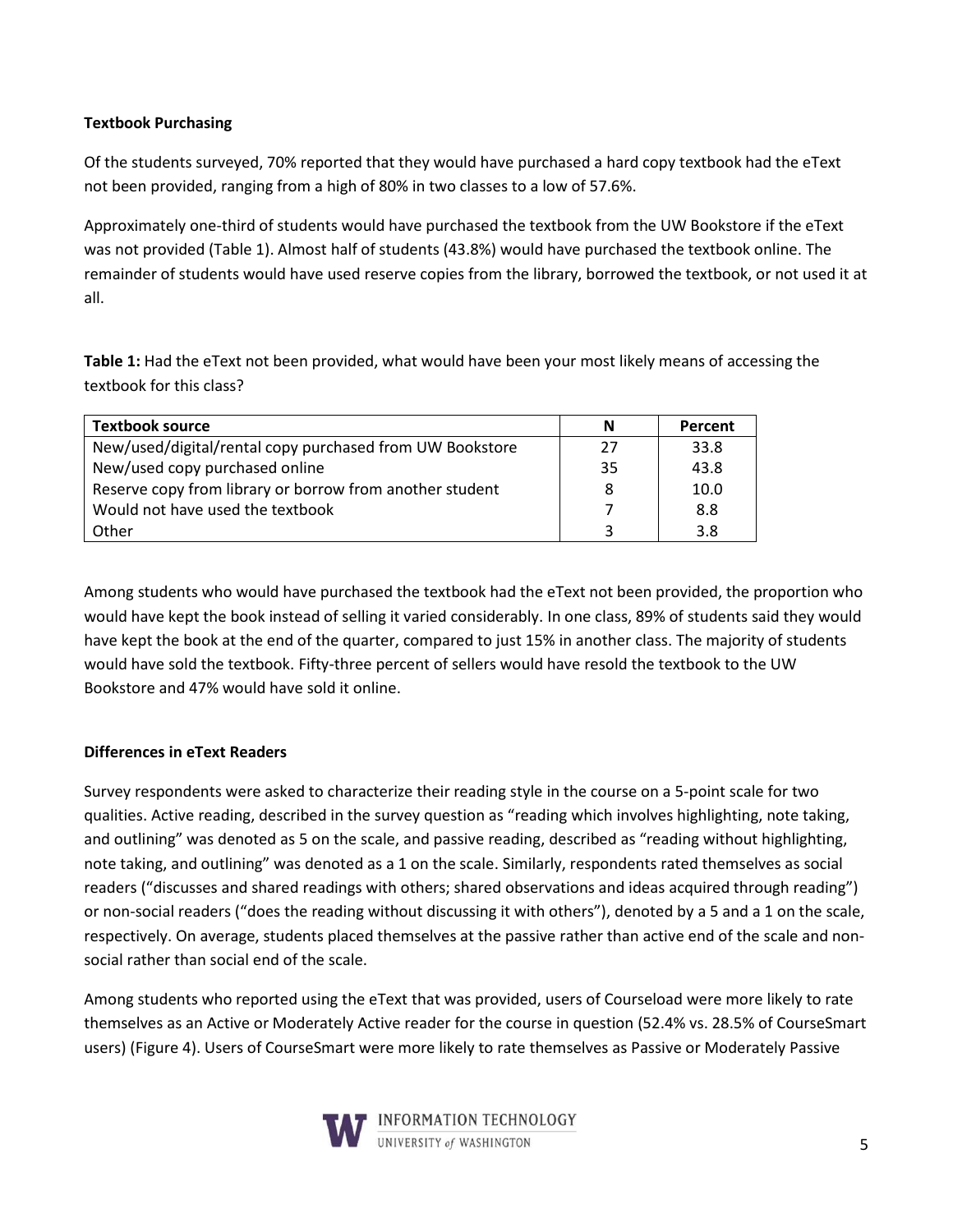readers (45.2% vs. 23.8% of Courseload users). A similar percentage in each group rated themselves as Intermediate (23.8% in Courseload, 26.2% in CourseSmart).

Courseload users rated their reading habits in the pilot courses as more social (33.3% vs. 16.6%) (Figure 5). This difference may be due to the features in Courseload designed to facilitate social reading practices or by inherent differences in readers, regardless of the reader they used. CourseSmart readers reported their reading habits for the course as overwhelmingly non-social or moderately non-social (57.2%).

For both readers, the average self-rating tended to be higher on the scale for Active reading than for Social reading. (3.29 for active vs. 2.76 for social for Courseload, 2.69 vs. 2.36 for CourseSmart)



**Figure 4**: Passive and active reading habits of eText users

**Figure 5**: Non-social and social reading habits of eText users



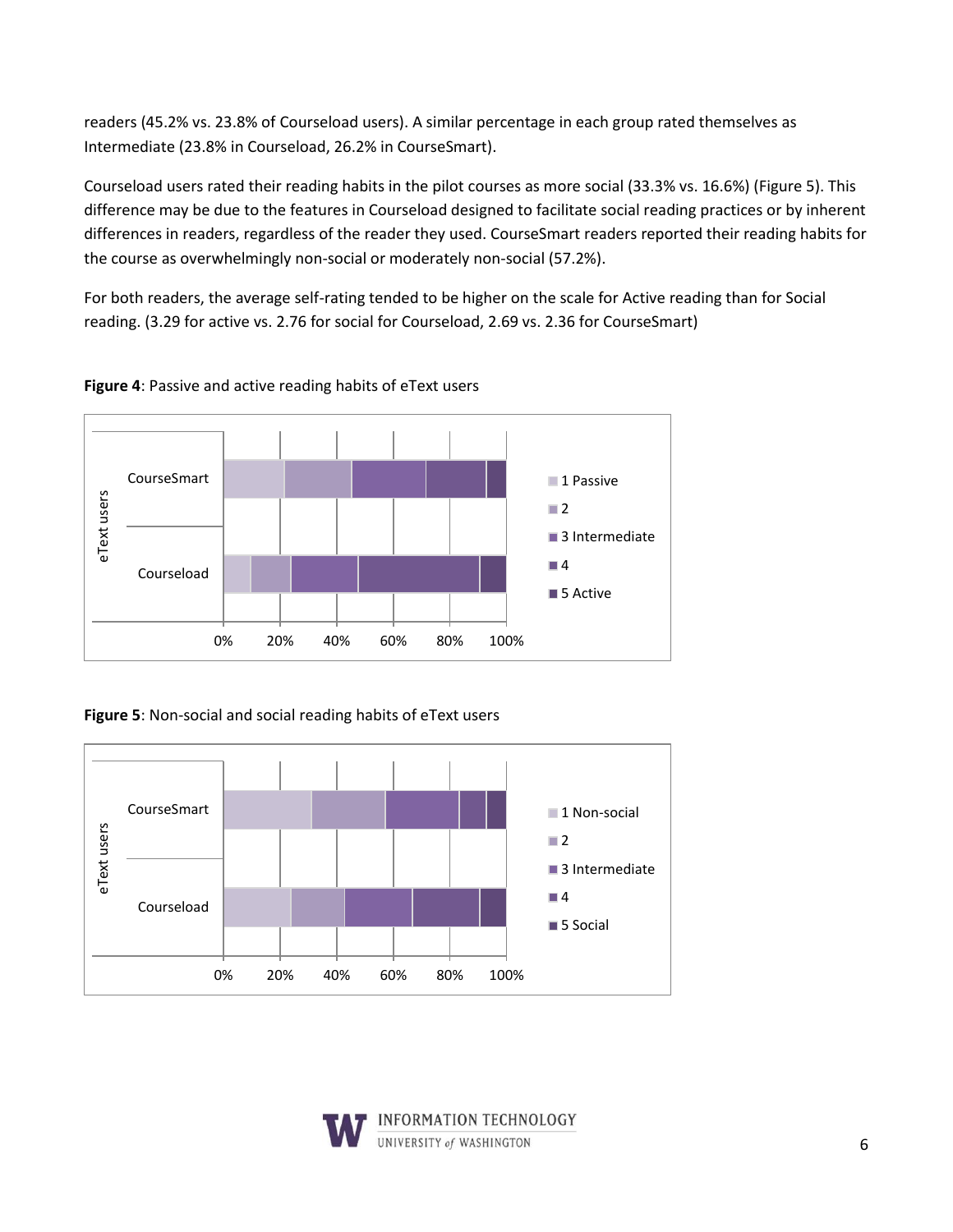### **Impacts of eTexts on Student Interaction and Grade**

Most students felt that eTexts had no effect on their interaction with classmates (76.2% for Courseload, 83.3% for CourseSmart) (Figure 6) or their interaction with the professor (85.7% for Courseload, 85.7% for CourseSmart) (Figure 7).





**Figure 7**. eText effect on professor interaction



Overall, the majority of students (63.3%) believed that using an eText had no impact on their grade (Figure 8). Eleven percent of users felt that the eText decreased their grade, while 28.6% reported that their grade increased as a result of using an eText. The proportion of students who believed their performance in the course improved due to using an eText varied from 21.4% to 36.4%. Students using the Courseload reader were somewhat more likely to report an increased grade (33.3% vs. 26.2% for CourseSmart). Survey responses were

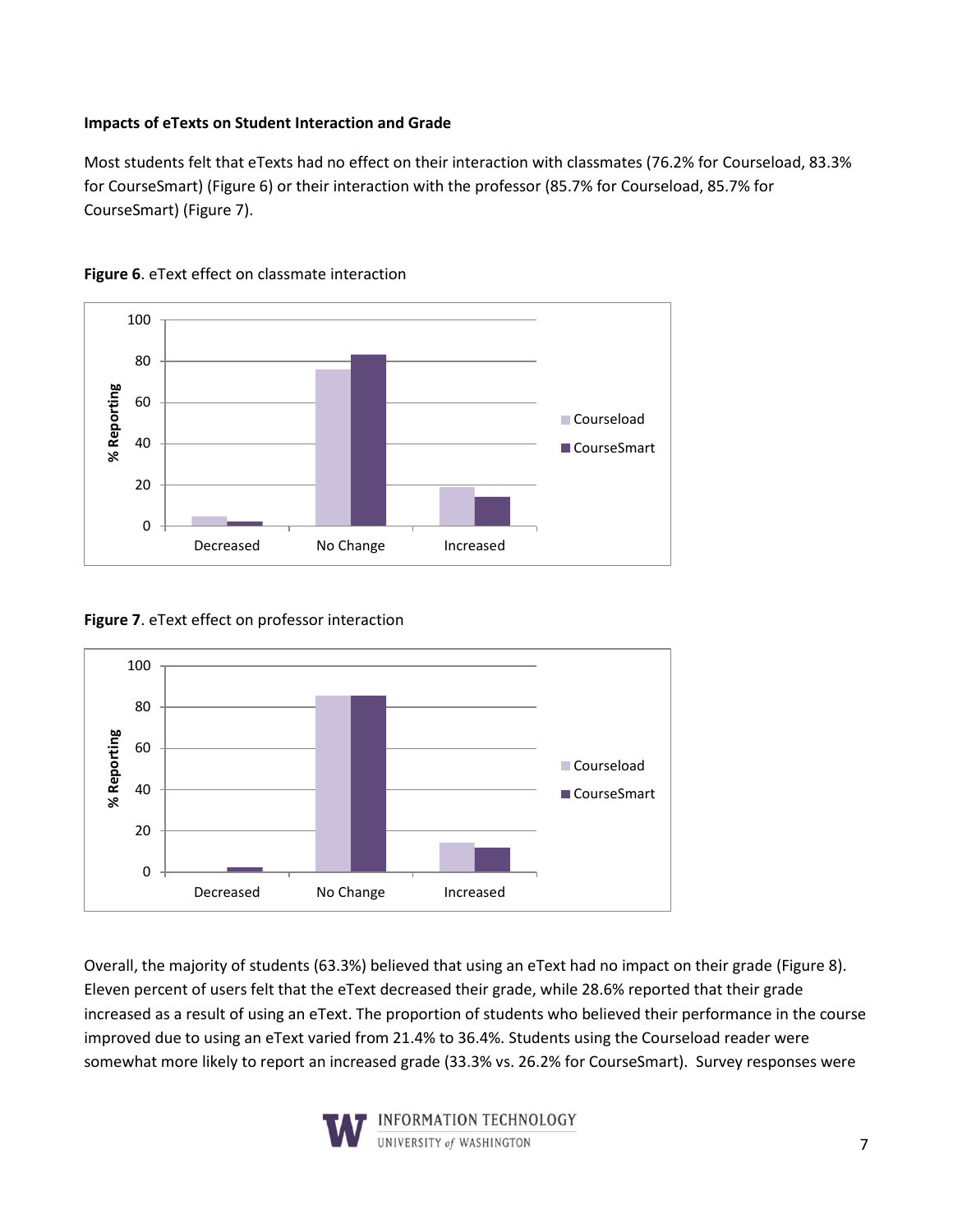completed before students had received their official grades for the quarter. Because the numbers of students in these categories are small (33.3% represents 7 Courseload students and 26.2% represents 11 CourseSmart students), there are not enough data to know what habits and opinions distinguish these students from their peers who saw no change in their performance. As data from more classes are available, we will explore this response further.



### **Figure 8.** eText effect on grade

### **Ease of Use & Technology Problems**

Encountering problems/obstacles while using the eText was more likely to be reported by CourseSmart users compared to Courseload users (40.5% vs. 28.6%). In most cases the problems did not require the student to contact support vi[a etext@uw.edu.](mailto:etext@uw.edu) CourseSmart users had problems most frequently with using features of the eText and other, non-specified activities. Of the problems encountered by Courseload users, difficulty with registration and connectivity were the most common.

Students were asked to rate the difficulty of several activities using the eText. The task with the greatest difficulty rating in Courseload was reading on a mobile device (rating 2.18 where 1 is very difficult and 4 is very easy). In CourseSmart, the most difficult-rated task was printing notes (2.06). In contrast, printing notes in Courseload was one of the easiest-rated tasks (3.25), second only to accessing the eText throughout the quarter (3.33). CourseSmart users also found accessing the eText throughout the quarter to be the easiest task.

Some students wrote in responses to say that while they appreciated certain eText features, the strain of reading on a screen outweighed the potential benefits of the features. Students felt that after completing assignments using a computer, doing the reading on a computer made for far too much screen time. One student reported, "I have more difficulty focusing when I read on the computer, probably because there are more distractions (the internet, etc) and also because I like the tangible feel of a physical book."



INFORMATION TECHNOLOGY UNIVERSITY of WASHINGTON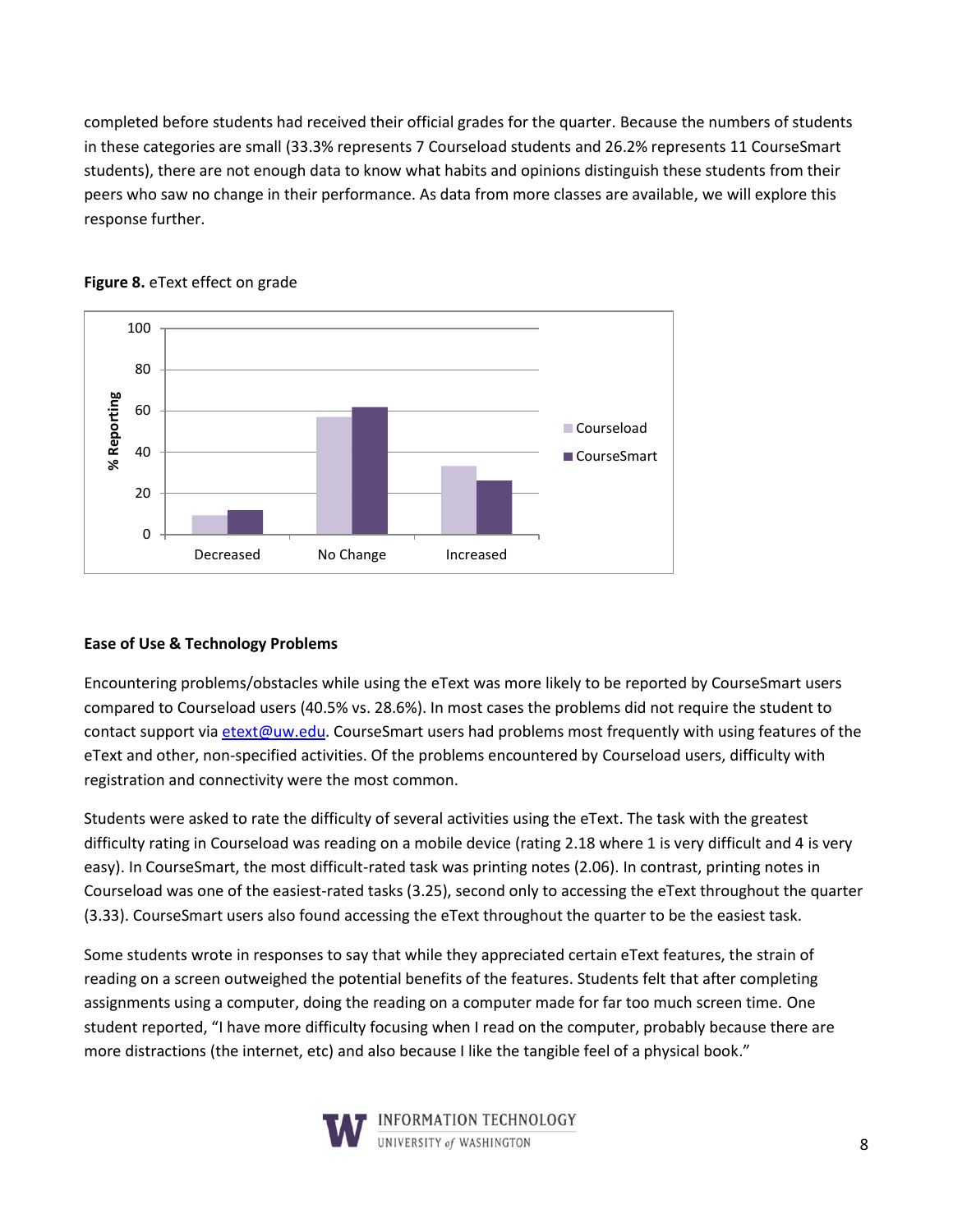### **Cost and Pricing Model**

For eTexts to be a good value, a majority of students felt that the price should be discounted at least 50% off of list price (Figure 9). Some students did not feel that eTexts were a good value at any price (16.3%). Students who used CourseSmart were more likely to report this opinion than students who used Courseload.



**Figure 9:** Discount required for eText to be a good value

Courseload users were asked their opinion regarding the requirement that all students in a class using Courseload purchase the eText. This charge typically is administered in the form of a course fee, representing a discounted textbook price and a per-student fee for using the reader. Two-thirds of these students stated that they would be unhappy or very unhappy to be charged a course fee to cover the cost of eText access (25% and 41.6% respectively) (Figure 10). Eight percent said they would be very happy with this system and 25% said they would be happy.

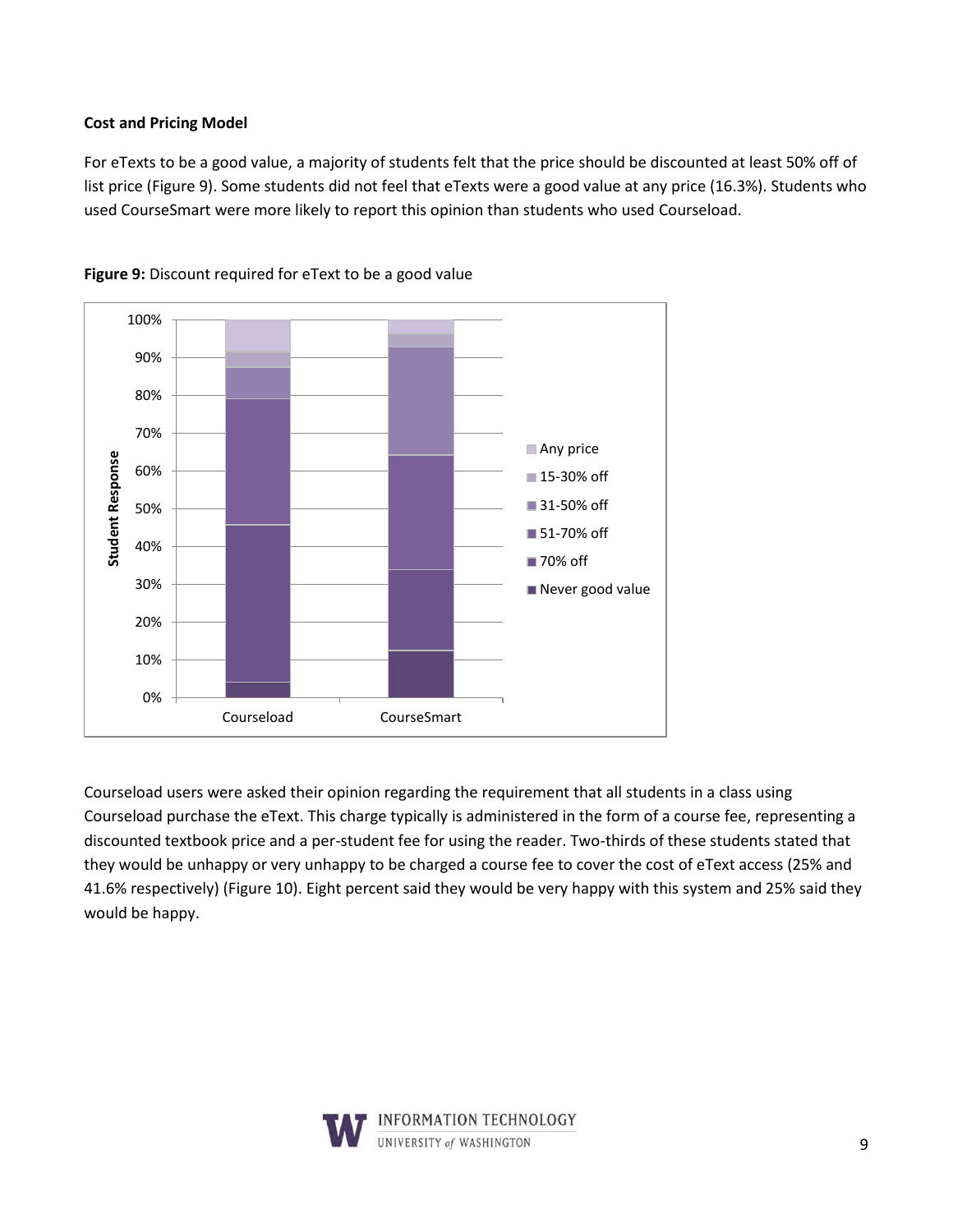

**Figure 10**: Opinions of Courseload system requirement that all course enrollees purchase eText

Many respondents expressed discomfort with the fact that students would no longer have a choice of buying the textbook for the class. One student wrote, "I do not like that it would be required to purchase the book. Some [classes] I have taken I did not need the book. It should be my choice if I purchase the book or not."

# *Priorities for Future Adoption of eTexts*

In ranking the top priorities for the UW to consider in determining the future of eTexts on campus, students felt the amount of discount over the cost of a hard copy to be the most important factor. More than half of respondents rated this factor as their top priority and it was also the top ranked priority in each of the five courses. The amount of collaborative reading features available was deemed least important by students using either platform. Priority rankings were consistent across eText platforms and courses. No relationship was evident between each course's textbook price and the priority ranking assigned to amount of discount.

Mean Priority ranking including rating from both CourseSmart and Courseload users, and number of times each was given a top and lowest ranking.

# **Table 2:** Student priorities

| Priority                      | <b>Mean Priority Rating</b><br>(1 top priority; 6 lowest<br>priority) | Number of top<br>priority votes | Number of<br>lowest priority<br>votes |
|-------------------------------|-----------------------------------------------------------------------|---------------------------------|---------------------------------------|
| <b>Amount of Discount</b>     | 1.91                                                                  | 46                              |                                       |
| <b>Reading Features</b>       | 3.09                                                                  | 9                               |                                       |
| Ability to Print              | 3.62                                                                  |                                 | 12                                    |
| Mobile Device Availability    | 3.97                                                                  |                                 | 16                                    |
| Length of Access              | 3.99                                                                  |                                 | 23                                    |
| <b>Collaborative Features</b> | 4.44                                                                  |                                 | 19                                    |